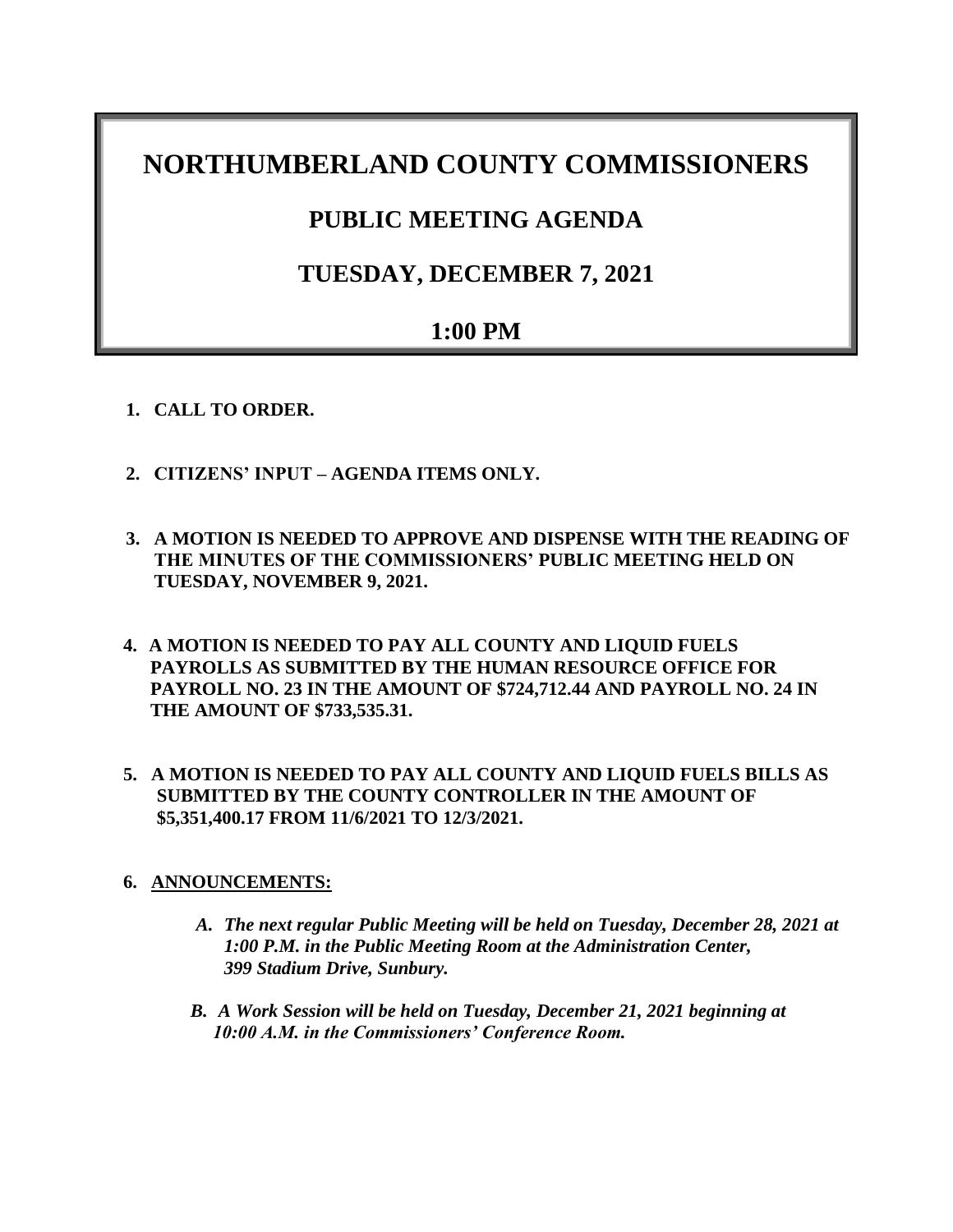*C. The Northumberland County Courthouse, Administration Center and related County facilities will be closed on Friday, December 24, 2021 in observance of the Christmas Day Holiday and Friday, December 31, 2021 in observance of the New Year's Day Holiday.*

### **7. A MOTION IS NEEDED TO APPROVE THE FOLLOWING REPORTS:**

- *A. Tax Claims Bureau reported a total of \$142,091.51 collected in taxes for the period of November 2, 2021 through November 30, 2021.*
- *B. Monthly Fiscal Status Reports for October 2021, as submitted by the Weatherization Department:*
	- *1. The Department of Energy (DOE) Report (19-20 & (20-21).*
	- *2. LIHEAP C & T Furnace*
	- *3. LIHEAP Recovery Crisis Report.*
	- *4. LIHEAP Cares Cumulative Report.*
- **8. A MOTION IS NEEDED TO APPROVE THE 2022 PROPOSED BUDGET FOR NORTHUMBERLAND COUNTY (GENERAL FUND AND ALL FUNDS) AND ADVERTISE IT ACCORDING TO LAW.** *(The proposed budget will be advertised and made available for public inspection for 20 days, in compliance with the County Code, with the intent to adopt the final budget at a future Public Meeting of the Northumberland County Commissioners).*

#### **9. A MOTION IS NEEDED TO GRANT PERMISSION TO ADVERTISE THE FOLLOWING:**

- *A. 2022 Meeting dates for Commissioners' Public Meetings, Election Board, Retirement Board, Work Sessions, Planning Commission, Industrial Development Authority, Prison Board and LEPC Meetings. All Salary Board Meetings will be on an as-needed basis and will be advertised accordingly.*
- **B.** *Request for proposal for cleaning services for the Northumberland County Human Services Complex – Buildings A, B, and C.*
- *C. Bid Requests for Supply and Delivery of Heating Oil for various County buildings, on behalf of the County Engineer.*

**10. A MOTION IS NEEDED TO APPROVE THE EMPLOYEE'S STATUS SHEET LIST OF NEW HIRES, INDIVIDUALS NO LONGER EMPLOYED, PROMOTIONS, DEMOTIONS AND TRANSFERS, AS ITEMS NUMBER 1 THROUGH 14.**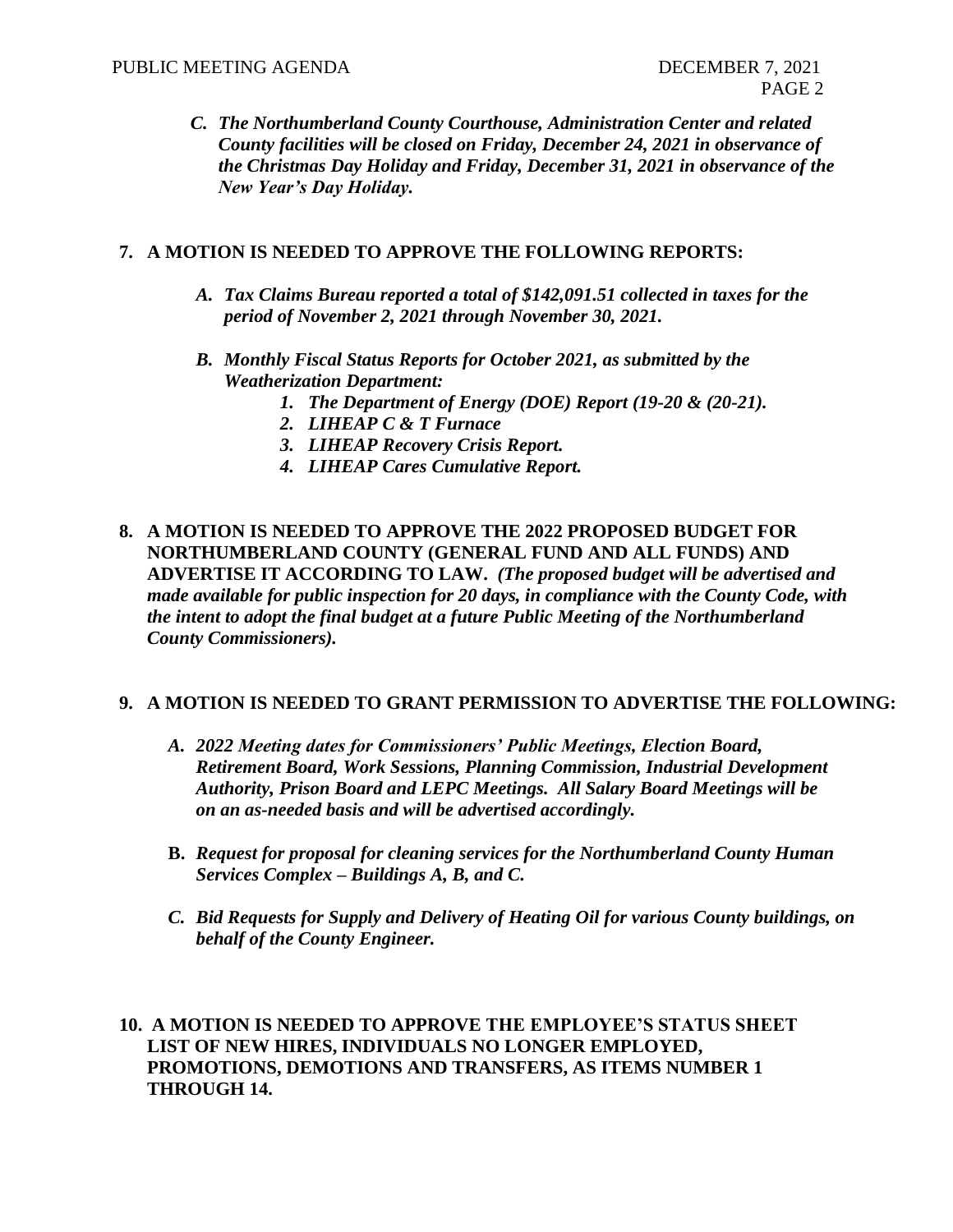## **11. A MOTION IS NEEDED TO NEWLY APPOINT THE FOLLOWING INDIVIDUAL TO THE NORTHUMBERLAND COUNTY BEHAVIORAL HEALTH AND INTELLECTUAL/DEVELOPMENTAL SERVICES ADVISORY BOARD FOR THE FOLLOWING TERM BEGINNING JANUARY 1, 2022 AND ENDING DECEMBER 31, 2025:**

*A. New Appointments: 1. Mary Ann Lewis*

## **12. A MOTION IS NEEDED TO RE-APPOINT AND NEWLY APPOINT THE FOLLOWING INDIVIDUALS TO THE NORTHUMBERLAND COUNTY AREA AGENCY ON AGING'S ADVISORY COUNCIL FOR THE FOLLOWING TERM BEGINNING JANUARY 1, 2022 AND ENDING DECEMBER 31, 2023:**

- *A. Re-Appointments:*
	- *1. Gale Zalar*
	- *2. Jennifer Willard-Miller*
	- *3. Jim Poploskie*
	- *4. Patricia Rumberger*
	- *5. Stacy Stancavage*
	- *6. Kurt Karlovich*
	- *7. Amy Moyer*
	- *8. Tressa Downs*
- *B. New Appointments:*
	- *1. Bryon Chowka*
	- *2. Patrick Mack*
	- *3. Linda Walker*

## **13. A MOTION IS NEEDED TO RE-APPOINT THE FOLLOWING INDIVIDUAL TO THE NORTHUMBERLAND COUNTY PLANNING COMMISSSION BOARD FOR THE FOLLOWING TERM BEGINNING JANUARY 1, 2022 AND ENDING DECEMBER 31, 2024:**

*A. Re-Appointment: 1. Edward Hovenstine*

### **14. A MOTION IS NEEDED TO RE-APPOINT THE FOLLOWING INDIVIDUAL TO THE NORTHUMBERLAND COUNTY INDUSTRIAL DEVELOPMENT AUTHORITY BOARD FOR THE FOLLOWING TERM BEGINNING JANUARY 1, 2022 AND ENDING DECEMBER 31, 2024:**

*A. Re-Appointment: 1. Ned Soderick*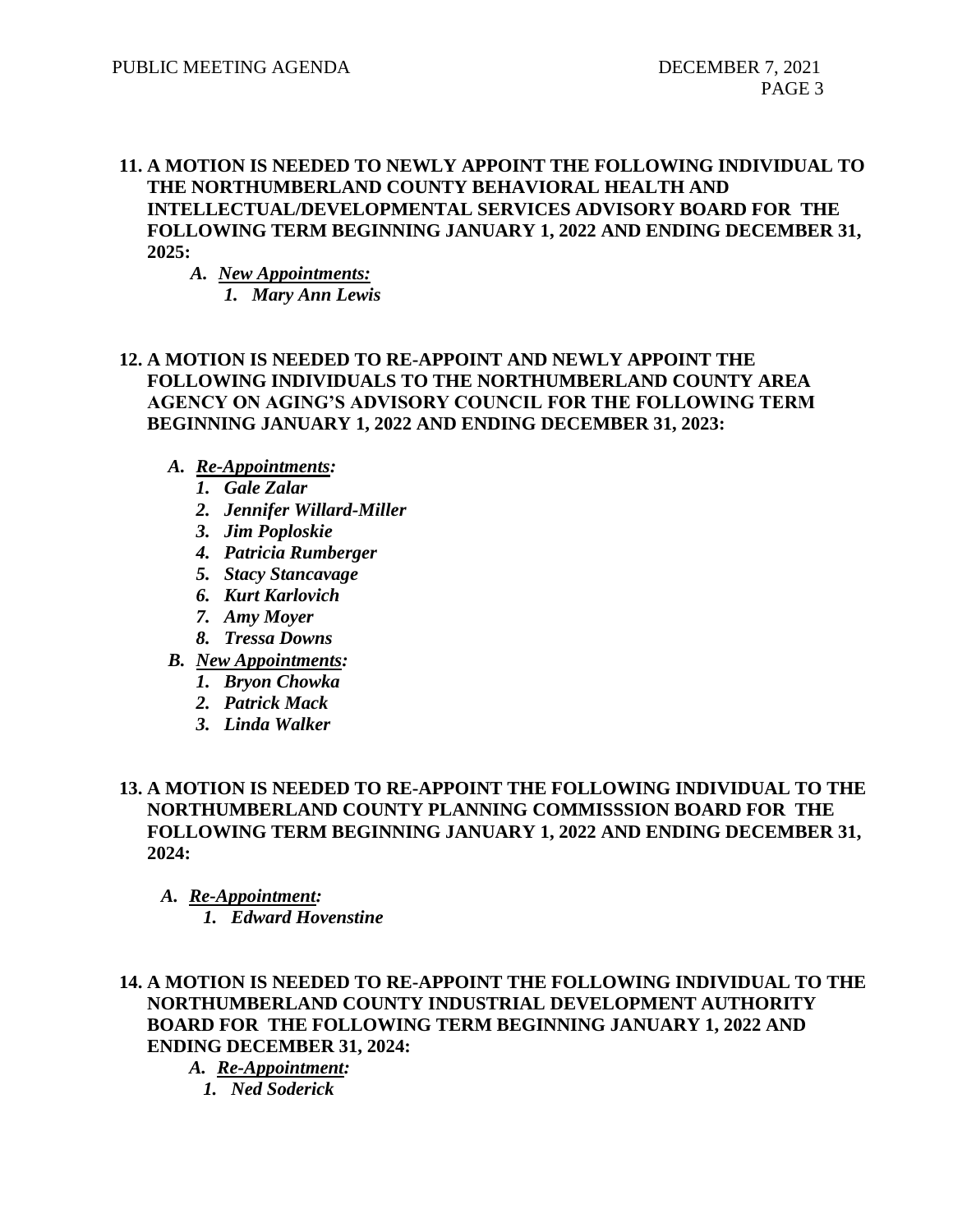#### **15. A MOTION IS NEEDED FOR THE COMMISSIONERS TO SIGN THE STATE TAX EQUALIZATION VOUCHER FOR TRANSFERS OF REAL ESTATE FOR THE MONTHS OF SEPTEMBER AND OCTOBER, 2021.**

### **16. A MOTION IS NEEDED TO APPROVE GEISINGER AS THE COUNTY HEALTH INSURANCE PROVIDER, EFFECTIVE JANUARY 1, 2022.**

- **17. MOTION TO AUTHORIZE THE EXECUTION OF AN EXTENSION OF AN OPTION FOR THE GREATER SHAMOKIN AREA HOUSING DEVELOPMENT CORPORATION TO PURCHASE REAL ESTATE LOCATED IN THE CITY OF SHAMOKIN, BEING TAX PARCELS 009-01-001-137 AND 009-01-001-139 FOR ONE (\$1.00) DOLLAR THROUGH FEBRUARY 28, 2022.**
- **18. MOTION TO APPROVE A RESOLUTION AUTHORIZING THE COUNTY TO CONTRIBUTE A PORTION OF A GRANT MATCH (ANTICIPATED TO BE IN THE AMOUNT OF \$5,727) TOWARD THE PURCHASE OF A NEW TRANSIT BUS FOR LOWER ANTHRACITE TRANSIT SYSTEM (LATS).**
- **19. MOTION TO ADOPT 2021 COMMUNITY DEVELOPMENT BLOCK GRANT (CDBG) SECTION 3 PLAN.**
- **20. MOTION TO AUTHORIZE THE EXECUTION OF ZELENKOFSKE AXELROD LLC PROPOSAL TO PROVIDE TECHNICAL ASSISTANCE AND ADVICE IN RELATION TO THE POLICIES, PROCEDURES, ACCOUNTABILITY AND MONITORING OF THE EXPENDITURES OF THE VARIOUS COVID 19 PANDEMIC RELATED FEDERAL AND STATE GRANT FUNDING PROGRAMS.**
- **21. MOTION TO AUTHORIZE THE CHAIRPERSON TO EXECUTE A SECOND AMENDMENT TO LEASE AGREEMENT WITH VERTICAL BRIDGE CC FM, LLC FOR A PORTION OF NORTHUMBERLAND COUNTY TAX PARCEL 00H-00-076-040, LOCATED IN COAL TOWNSHIP, FOR THE PURPOSE OF OPERATING AN EXISTING CELL TOWER FOR AN INITIAL TERM OF FIVE YEARS WITH THREE FIVE YEAR OPTIONS THEREAFTER.**
- **22. MOTION TO AUTHORIZE THE COMMISSIONERS OF NORTHUMBERLAND COUNTY TO SIGN THE FISCAL YEAR 2021 STATE HOMELAND GRANT PROGRAM AGREEMENT.**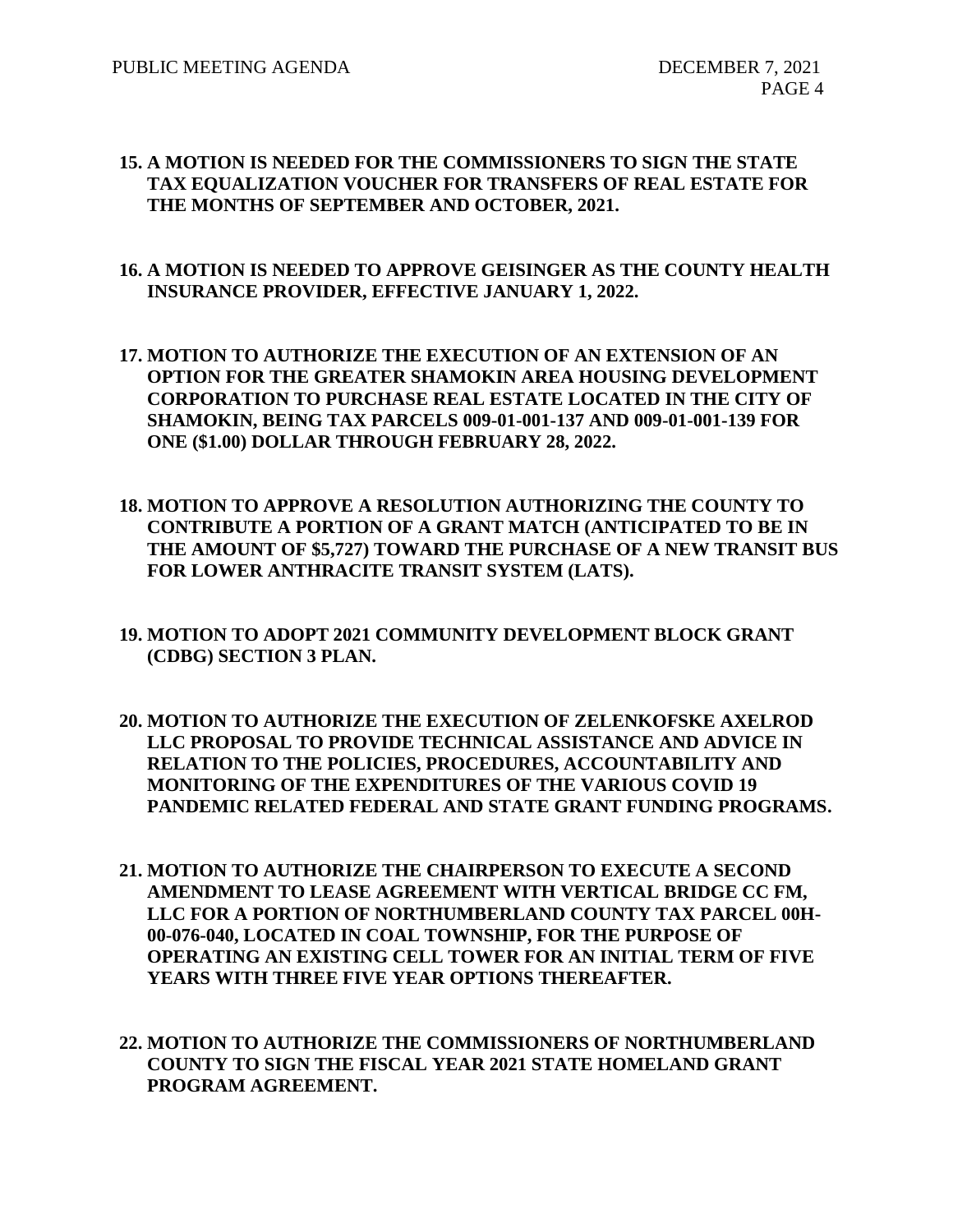### **23. MOTION TO APPROVE THE NORTHUMBERLAND COUNTY COURTS PROFESSIONAL SERVICES AGREEMENT WITH ERVIN BLANK ASSOCIATES, INC AND THE FOLLOWING COURT REPORTS JOHN B. ONESI, DAWN SWEELEY AND ANN DIGGAN TO PROVIDE COURT REPORTING SERVICES, COUNTY COURT AND CUSTODY HEARINGS.**

#### **24. MOTION TO ADOPT BUDGET AMENDMENTS AS LISTED:**

| <u>No.:</u> | Dept.:                     | Debit:    | <b>Credit:</b> | <b>Balance:</b> | <b>Effect on Budget:</b> |
|-------------|----------------------------|-----------|----------------|-----------------|--------------------------|
| 010-21      | <b>BH/IDS</b>              | \$249,204 | $-$ \$249,204  | 0               | $+$ \$249,204            |
| 011-21      | <b>BH/IDS</b>              | \$996,550 | $-$ \$996,550  | 0               | $+$ \$ 6,200             |
| 013-21      | <b>DRUG/ALC \$130,900</b>  |           | $-$130,900$    | 0               | $+$ \$85,000             |
| 030-21      | <b>CHILD/YTH \$204,790</b> |           | $-$ \$204,790  |                 | $+$ \$144,533            |
| 041-21      | <b>TREAS</b>               | \$39,520  | $-$ \$ 39,520  |                 | $+$ \$ 39,520            |

- **25. MOTION TO AUTHORIZE THE EXECUTION OF THOMSON REUTERS, WEST PROFLEX (#0000093062) ANNUAL MASTER SERVICES AGREEMENT TO RENEW ON 02/01/2022.**
- **26. MOTION TO APPROVE CHANGE ORDER G-05: LOWER LEDGE ROOF REPLACEMENT AND ASSOCIATED CARPENTRY REPAIRS ON THE NORTHUMBERLAND COUNTY COURTHOUSE CLOCK TOWER IN THE AMOUNT OF \$56,142.60 FOR THE NORTHUMBERLAND COUNTY COURTHOUSE EXTERIOR REHABILITATION AND HVAC/ELECTRICAL PROJECT.**
- **27. MOTION TO APPROVE CHANGE ORDER G-06: MIDDLE LEDGE ROOF REPLACEMENT AND ASSOCIATED CARPENTRY REPAIRS ON THE NORTHUMBERLAND COUNTY COURTHOUSE CLOCK TOWER IN THE AMOUNT OF \$45,845.20 FOR THE NORTHUMBERLAND COUNTY COURTHOUSE EXTERIOR REHABILITATION AND HVAC/ELECTRICAL PROJECT.**
- **28. MOTION TO APPROVE CHANGE ORDER G-07: TOP LEDGE ROOF REPLACEMENT AND ASSOCIATED CARPENTRY REPAIRS ON THE NORTHUMBERLAND COUNTY COURTHOUSE CLOCK TOWER IN THE AMOUNT OF \$30,520.33 FOR THE NORTHUMBERLAND COUNTY COURTHOUSE EXTERIOR REHABILITATION AND HVAC/ELECTRICAL PROJECT.**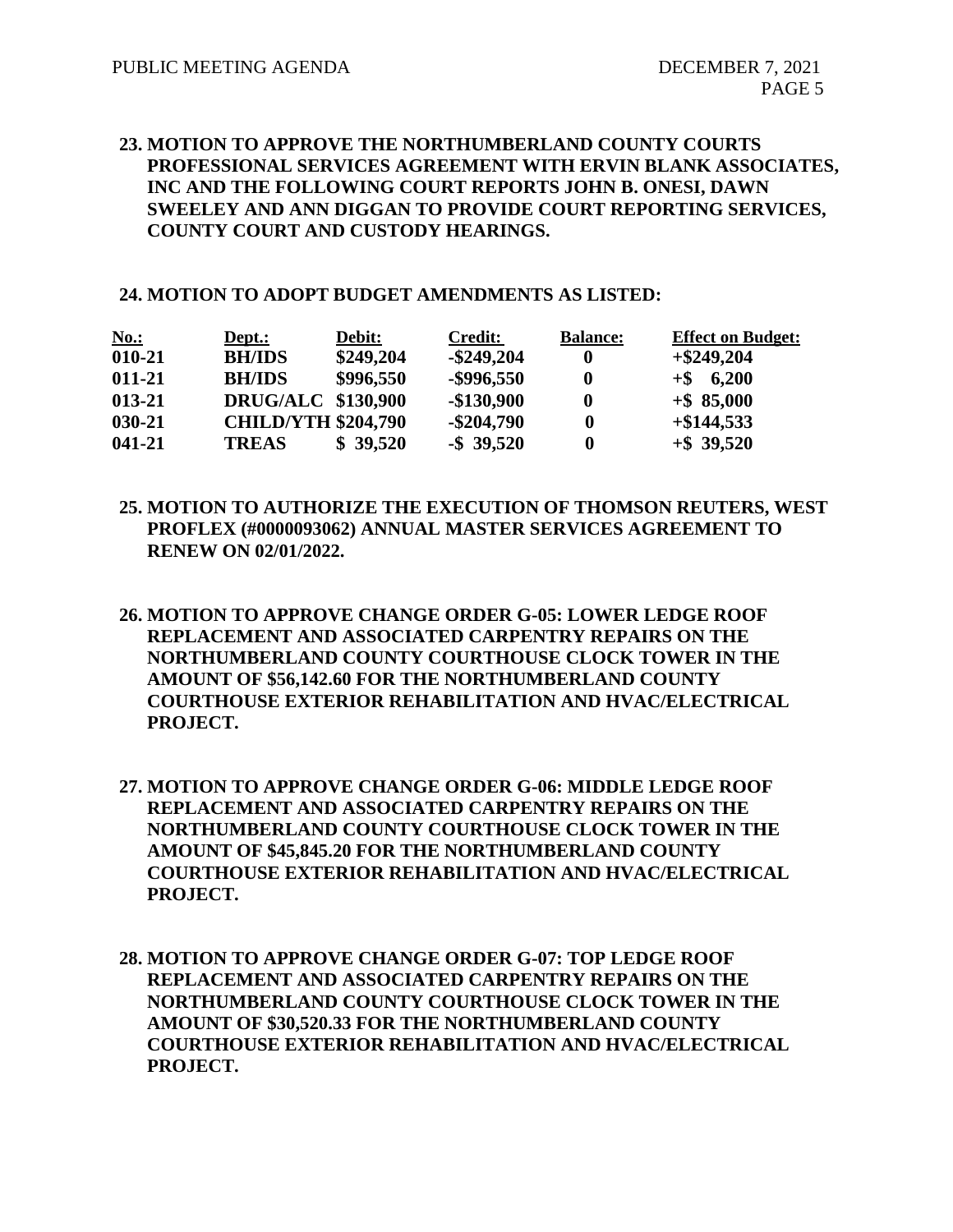#### **29. MOTION TO AUTHORIZE SIGNATORIES ON CONTRACT FOR SNOW REMOVAL OF SIDEWALKS AND COUNTY OWNED BRIDGES.**

- **30. MOTION TO ADOPT LEASE AGREEMENT BETWEEN NORTHUMBERLAND COUNTY COMMISSIONERS AND DAVE BURGESS, FOR LEASING STORAGE SPACE AT 326 N. 2 ND STREET, SUNBURY, PA.**
- **31. MOTION TO ADOPT LEASE AGREEMENT BETWEEN NORTHUMBERLAND COUNTY COMMISSIONERS AND NORA FEESE, FOR LEASING OF A RENTAL PROPERTY, LOCATED AT 336B NORTH 2ND STREET, SUNBURY, PA.**
- **32. MOTION TO ADOPT LEASE AGREEMENT BETWEEN NORTHUMBERLAND COUNTY COMMISSIONERS AND DEBRA GEMBERLING, FOR LEASING OF A RENTAL PROPERTY, LOCATED AT 334A NORTH 2ND STREET, SUNBURY, PA.**
- **33. MOTION TO AUTHORIZE THE CHAIRMAN TO EXECUTE A MEMORANDUM OF UNDERSTANDING BETWEEN THE COUNTY OF NORTHUMBERLAND AND CENTRAL SUSQUEHANNA OPPORTUNITIES, INC. TO UNDERTAKE HUD FUNDING THROUGH DCED AND TO ENGAGE SEDA-COG TO COMPLETE THE ENVIRONMENTAL REVIEWS.**
- **34. MOTION TO APPROVE THE FORGIVENESS OF THE NORTHUMBERLAND COUNTY PORTION OF PROPERTY TAXES FOR MOUNT CARMEL TOWNSHIP TAX PARCELS #008-01-070-032 AND 008-01-070-032A LOCATED AT 412 AND 414 MAPLE STREET, MOUNT CARMEL TOWNSHIP. THESE BLIGHT PROPERTIES WERE PURCHASED BY MOUNT CARMEL TOWNSHIP WITH THE INTENTION OF DEMOLITION.**

## **35. SOLICITOR'S REPORT:**

- **A. MOTION TO ADOPT** *Resolution R#82-21 (Resolution to authorize the Commissioners to execute an application to the PENN D.O.T. for an Encumbrance of Liquid Fuels Tax Funds for the replacement of Northumberland County Bridge #26.)*
- **B. MOTION TO ADOPT** *Resolution R#83-21 (Resolution to authorize the Commissioners to execute an application to the PENN D.O.T. for an Encumbrance of Liquid Fuels Tax Funds for the replacement of Northumberland County Bridge #192.)*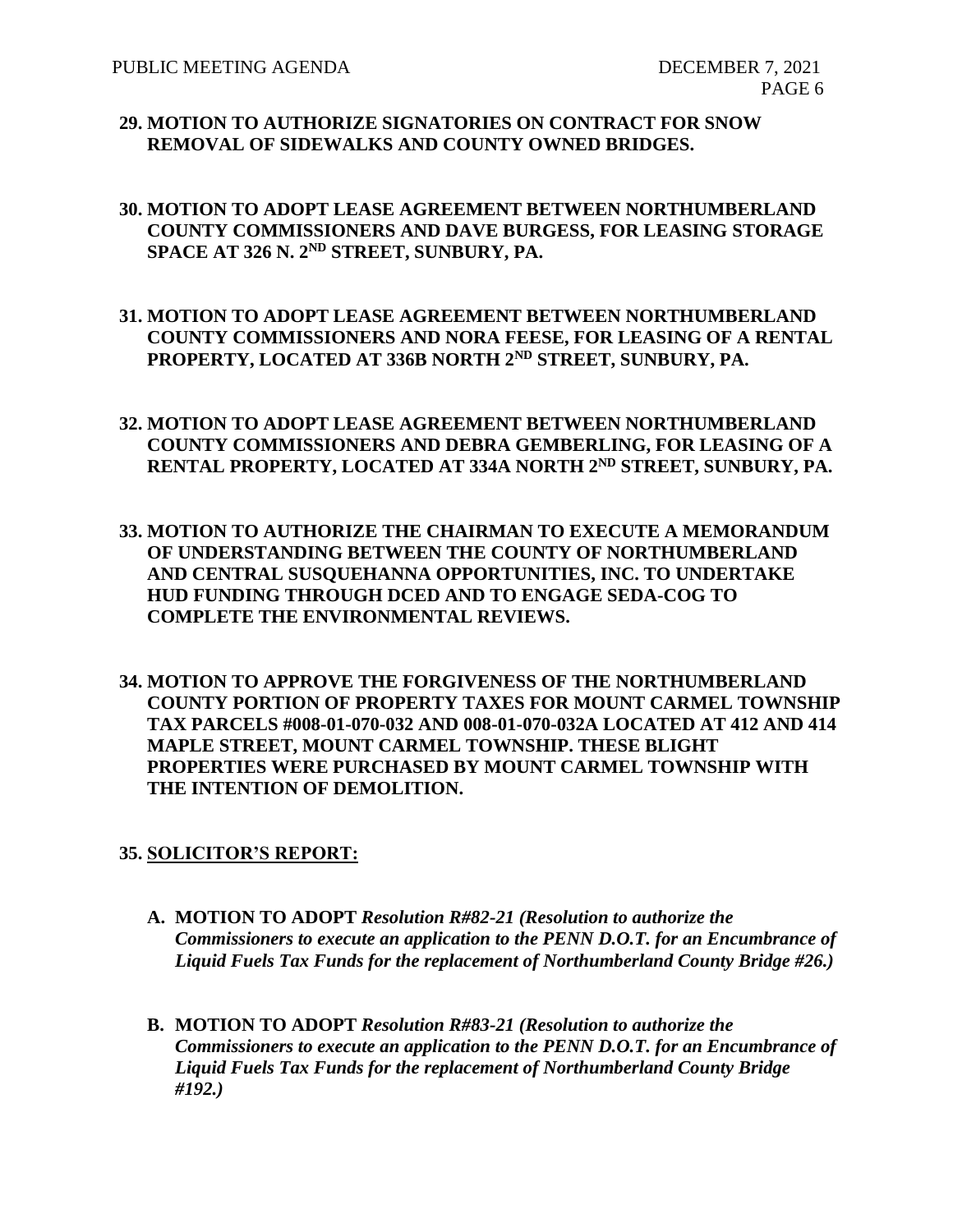- **C. MOTION TO ADOPT** *Resolution R#84-21 (Agreements, Amendments, Revisions, Grants, Leases and Reports between the Northumberland County Commissioners, on behalf of Human, Senior and Social Services and the named service providers as listed):*
- *1. Memorandum of Understanding between The Pennsylvania Department of Aging and the Northumberland County Area Agency on Aging.*
- *2. Purchase of Service Agreement between Northumberland County Children and Youth Services and Greater Susquehanna Valley United Way.*
- *3. Purchase of Service Agreement between Northumberland County Children and Youth Services and Thompson Child & Family Focus.*
- *4. Contract Amendment between Northumberland County Behavioral Health and Intellectual/Developmental Services and Geisinger Clinic.*
- *5. Contract Amendment between Community Care Behavioral Health Organization and Northumberland County Behavioral Health and Intellectual/Developmental Services.*
- *6. Contract Agreement between Northumberland County Behavioral Health and Intellectual/Developmental Services and Bayada Home Health Care, Inc.*
- *7. Contract Agreement between Northumberland County Behavioral Health and Intellectual/Developmental Services and Living Complete Technologies.*
- *8. Contract Agreement between Northumberland County Behavioral Health and Intellectual/Developmental Services and Central Susquehanna Opportunities, Inc.*
- *9. Contract Agreement between Northumberland County Behavioral Health and Intellectual/Developmental Services and Greater Susquehanna Valley United Way.*
- *10. Letter of Agreement between Northumberland County Behavioral Health and Alliance for Behavioral Health and Developmental Disabilities (ABDD).*

*The above Agreement, Amendments, Revisions, Grants, Leases and Reports are not with County employees nor does the organizational contract list County employees as principals in their Corporation or on their Board of Directors, with the exception of Contracts with CSO. Controller Chris Grayson and District Attorney Matulewicz are members of the CSO Board.*